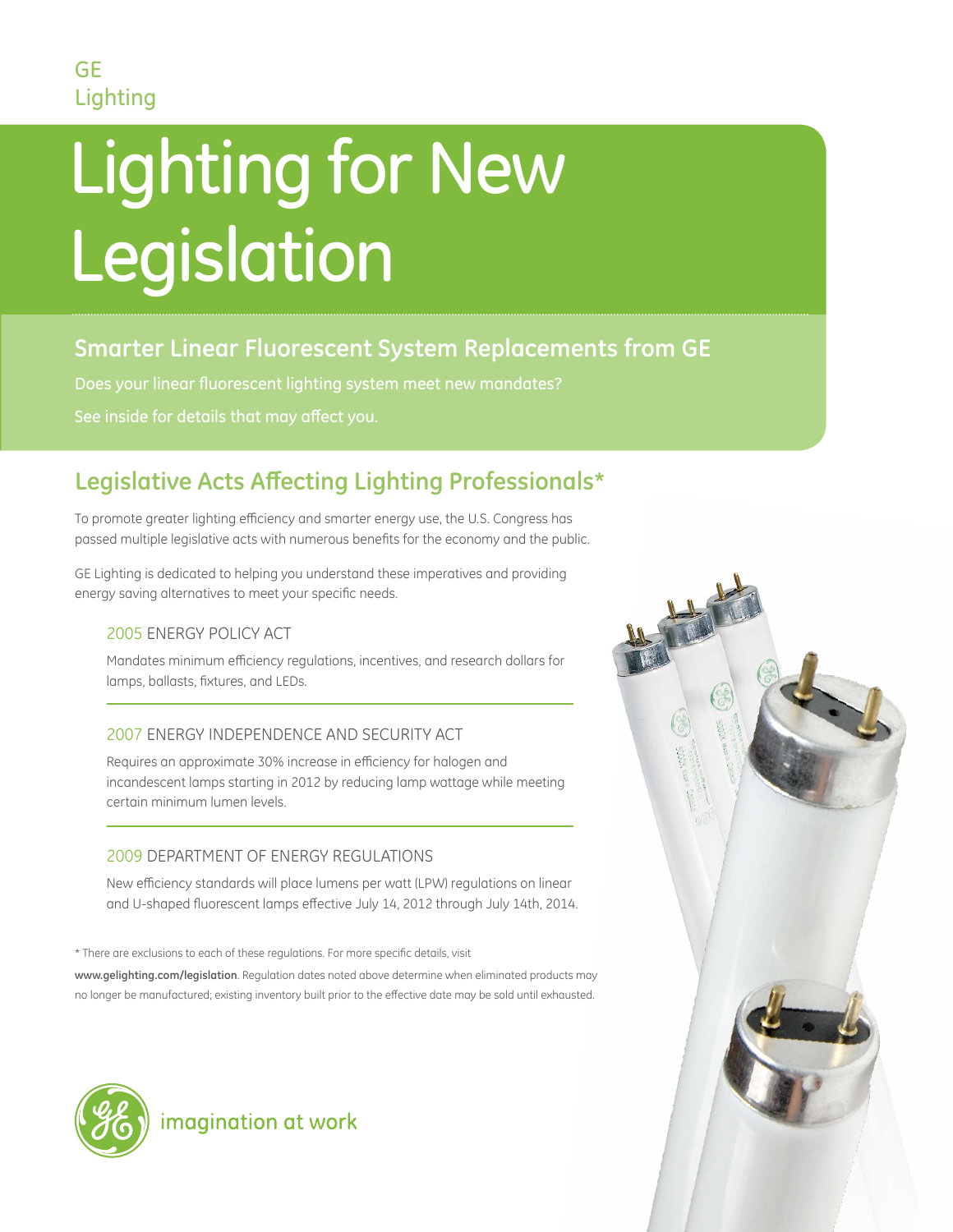|                                                     |                    |                   |                       |                         |                                                        |                                                                     | Alternative Options |                                                                                                    |  |  |
|-----------------------------------------------------|--------------------|-------------------|-----------------------|-------------------------|--------------------------------------------------------|---------------------------------------------------------------------|---------------------|----------------------------------------------------------------------------------------------------|--|--|
| <b>Product</b><br><b>Affected by</b><br>Legislation | Code   Description |                   | <b>Energy Savings</b> |                         |                                                        | <b>Longer Life</b>                                                  |                     | <b>Alternate Solutions</b>                                                                         |  |  |
|                                                     | 26666              | F32T8/SP30/ECO    | 28W<br>25W            | 72863<br>72128          | F28T8/XL/SPX30/ECO<br>F32T8/25W/SPX30/ECO              | 73093                                                               | F32T8/SXL/SPX30/ECO | 28W 4'T5 High Efficiency Ecolux® using<br><b>GE UltraStart<sup>®</sup> Ballast</b>                 |  |  |
| 4' T8 Lamps"                                        | 26667              | F32T8/SP35/ECO    | 28W<br>25W            | 72864<br>72129          | F28T8/XL/SPX35/ECO<br>F32T8/25W/SPX35/ECO              | 73094                                                               | F32T8/SXL/SPX35/ECO | 28W 4'T5 High Efficiency Ecolux® using<br>GE UltraStart® Ballast                                   |  |  |
|                                                     | 26668              | F32T8/SP41/ECO    | 28W<br>25W            | 72866<br>72130          | F28T8/XL/SPX41/ECO<br>F32T8/25W/SPX41/ECO              | 73095                                                               | F32T8/SXL/SPX41/ECO | 28W 4'T5 High Efficiency Ecolux® using<br><b>GE UltraStart<sup>®</sup> Ballast</b>                 |  |  |
|                                                     | 16090              | F32T8/SP50/ECO    | 28W<br>25W            | 72867<br>72131          | F28T8/XL/SPX50/ECO<br>F32T8/25W/SPX50/ECO              | 73096                                                               | F32T8/SXL/SPX50/ECO | 28W 4'T5 High Efficiency Ecolux® using<br>GE UltraStart® Ballast                                   |  |  |
|                                                     | 16091              | F32T8/SP65/ECO    | 28W                   | 66346                   | F28T8/XL/SPX65/ECO                                     | 66346                                                               | F28T8/XL/SPX65/ECO  | 28W 4'T5 High Efficiency Ecolux® using<br>GE UltraStart® Ballast                                   |  |  |
|                                                     | 27616              | F32T8/XL/SP30/ECO | 28W<br>25W            | 72863<br>72128          | F28T8/XL/SPX30/ECO<br>F32T8/25W/SPX30/ECO              | 73093                                                               | F32T8/SXL/SPX30/ECO | 28W 4'T5 High Efficiency Ecolux® using<br>GE UltraStart® Ballast                                   |  |  |
|                                                     | 27617              | F32T8/XL/SP35/ECO | 28W<br>25W            | 72864<br>72129          | F28T8/XL/SPX35/ECO<br>F32T8/25W/SPX35/ECO              | 73094                                                               | F32T8/SXL/SPX35/ECO | 28W 4'T5 High Efficiency Ecolux® using<br><b>GE UltraStart<sup>®</sup> Ballast</b>                 |  |  |
| 32 Watts                                            | 27618              | F32T8/XL/SP41/ECO | 28W<br>25W            | 72866<br>72130          | F28T8/XL/SPX41/ECO<br>F32T8/25W/SPX41/ECO              | 73095                                                               | F32T8/SXL/SPX41/ECO | 28W 4'T5 High Efficiency Ecolux® using<br>GE UltraStart® Ballast                                   |  |  |
|                                                     | 63542              | F32T8/730/PRO/EC  | 28W<br>25W            | 72863<br>72128          | F28T8/XL/SPX30/ECO<br>F32T8/25W/SPX30/ECO              | 73093                                                               | F32T8/SXL/SPX30/ECO | 28W 4'T5 High Efficiency Ecolux® using<br><b>GE UltraStart<sup>®</sup> Ballast</b>                 |  |  |
|                                                     | 63543              | F32T8/735/PRO/EC  | 28W<br>25W            | 72864<br>72129          | F28T8/XL/SPX35/ECO<br>F32T8/25W/SPX35/ECO              | 73094                                                               | F32T8/SXL/SPX35/ECO | 28W 4'T5 High Efficiency Ecolux® using<br>GE UltraStart® Ballast                                   |  |  |
|                                                     | 63544              | F32T8/741/PRO/EC  | 28W<br>25W            | 72866<br>72130          | F28T8/XL/SPX41/ECO<br>F32T8/25W/SPX41/ECO              | 73095                                                               | F32T8/SXL/SPX41/ECO | 28W 4'T5 High Efficiency Ecolux® using<br><b>GE UltraStart<sup>®</sup> Ballast</b>                 |  |  |
|                                                     | 63545              | F32T8/750/PRO/EC  | 28W<br>25W            | 72867<br>72131          | F28T8/XL/SPX50/ECO<br>F32T8/25W/SPX50/ECO              | 73096                                                               | F32T8/SXL/SPX50/ECO | 28W 4'T5 High Efficiency Ecolux® using<br>GE UltraStart® Ballast                                   |  |  |
|                                                     | 60003              | F32T8/730/ECO     | 28W<br>25W            | 72863<br>72128          | F28T8/XL/SPX30/ECO<br>F32T8/25W/SPX30/ECO              | 73093                                                               | F32T8/SXL/SPX30/ECO | 28W 4'T5 High Efficiency Ecolux® using<br>GE UltraStart® Ballast                                   |  |  |
|                                                     | 60004              | F32T8/735/ECO     | 28W<br>25W            | 72864<br>72129          | F28T8/XL/SPX35/ECO<br>F32T8/25W/SPX35/ECO              | 73094                                                               | F32T8/SXL/SPX35/ECO | 28W 4'T5 High Efficiency Ecolux® using<br>GE UltraStart® Ballast                                   |  |  |
|                                                     | 60005              | F32T8/741/ECO     | 28W<br>25W            | 72866<br>72130          | F28T8/XL/SPX41/ECO<br>F32T8/25W/SPX41/ECO              | 73095                                                               | F32T8/SXL/SPX41/ECO | 28W 4'T5 High Efficiency Ecolux® using<br><b>GE UltraStart<sup>®</sup> Ballast</b>                 |  |  |
|                                                     | 60027              | F32T8/750/ECO     | 28W<br>25W            | 72867<br>72131          | F28T8/XL/SPX50/ECO<br>F32T8/25W/SPX50/ECO              | 73096                                                               | F32T8/SXL/SPX50/ECO | 28W 4'T5 High Efficiency Ecolux® using<br>GE UltraStart® Ballast                                   |  |  |
|                                                     | 28105              | F96T8/SP30/EC0    | 54W                   | 47072                   | F96T8/XL/SP30WMP                                       |                                                                     |                     |                                                                                                    |  |  |
| 8' T8 Lamps*                                        | 28106              | F96T8/SP35/EC0    | 49W<br>54W            | 79401<br>47076          | F96T8/49W/SPX30<br>F96T8/XL/SP35WMP                    | No substitutions with<br>Longer Life than<br>Energy Saving options. |                     | Retrofit with two 4' T8 28W Energy<br>Saving lamps, using GE UltraStart®<br>or UltraMax® Ballasts. |  |  |
|                                                     | 28125              | F96T8/SP41/EC0    | 49W<br>54W<br>49W     | 79402<br>47103<br>79403 | F96T8/49W/SPX35<br>F96T8/XL/SP41WMP<br>F96T8/49W/SPX41 |                                                                     |                     |                                                                                                    |  |  |
| 50-59 Watts<br>(Single Pin)                         | 41889              | F96T8/XL/SP30     | 54W<br>49W            | 47072<br>79401          | F96T8/XL/SP30WMP<br>F96T8/49W/SPX30                    |                                                                     |                     |                                                                                                    |  |  |
|                                                     | 41890              | F96T8/XL/SP35     | 54W<br>49W            | 47076<br>79402          | F96T8/XL/SP35WMP<br>F96T8/49W/SPX35                    |                                                                     |                     |                                                                                                    |  |  |
|                                                     | 41891              | F96T8/XL/SP41     | 54W<br>49W            | 47103<br>79403          | F96T8/XL/SP41WMP<br>F96T8/49W/SPX41                    |                                                                     |                     |                                                                                                    |  |  |
|                                                     | 10912              | F396T8/CW         | 54W<br>49W            | 47103<br>79403          | F96T8/XL/SP41WMP<br>F96T8/49W/SPX41                    |                                                                     |                     |                                                                                                    |  |  |
|                                                     |                    |                   |                       |                         |                                                        |                                                                     |                     |                                                                                                    |  |  |

\*\* Regulation date extended to July 14, 2014 for GE T8 700 series lamps.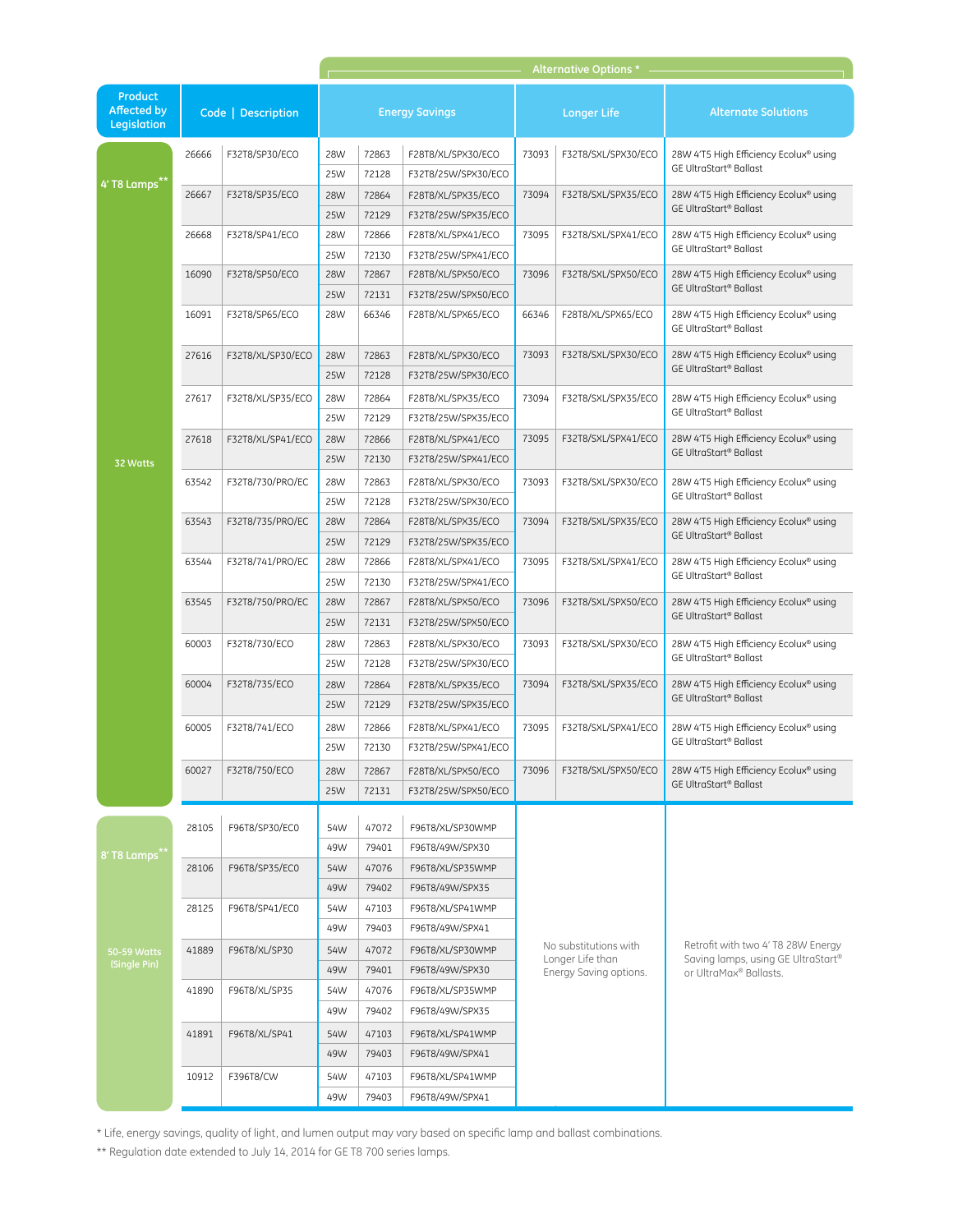|                                               |                    |                                                                               | <b>Alternative Options</b> |                                       |                     |                                                                     |                                                                   |                                                                                                                                                        |  |
|-----------------------------------------------|--------------------|-------------------------------------------------------------------------------|----------------------------|---------------------------------------|---------------------|---------------------------------------------------------------------|-------------------------------------------------------------------|--------------------------------------------------------------------------------------------------------------------------------------------------------|--|
| <b>Product</b><br>Affected by<br>Legislation  | Code   Description |                                                                               | <b>Energy Savings</b>      |                                       |                     | <b>Longer Life</b>                                                  |                                                                   | <b>Alternate Solutions</b>                                                                                                                             |  |
| 8' T8 Lamps**                                 | 12536              | F96T8/SP30/HO                                                                 |                            | No substitution with same CCT or CRI. |                     |                                                                     | No substitutions with                                             | LED Tetra® Double Sided Power Strip                                                                                                                    |  |
| 86 Watts<br><b>Recessed Double</b><br>Contact | 12537              | F96T8/SP35/HO                                                                 | 86W                        | 12533                                 | F96T8/SPX35/HO      | Longer Life than                                                    |                                                                   | LED Tetra® Double Sided Power Strip                                                                                                                    |  |
|                                               | 12538              | F96T8/SP41/HO                                                                 | 86W                        | 12534                                 | F96T8/SPX41/HO      |                                                                     | Energy Saving options.                                            | LED Tetra® Double Sided Power Strip                                                                                                                    |  |
| $8'$ T $8$                                    | 10479              | F32T8/SP30/U/6                                                                | <b>28W</b>                 | 67394                                 | F28T8/SPX30/U6EC    |                                                                     |                                                                   | LED Tetra® Double Sided Power Strip                                                                                                                    |  |
| U-Lamps <sup>®</sup>                          | 23585              | F32T8/SP35/U/6                                                                | 28W                        | 67395                                 | F28T8/SPX35/U6EC    |                                                                     |                                                                   | LED Tetra® Double Sided Power Strip                                                                                                                    |  |
| 32 Watts<br><b>6" Spacing</b>                 | 10480              | F32T8/SP41/U/6                                                                | <b>28W</b>                 | 67396                                 | F28T8/SPX41/U6EC    |                                                                     | No substitutions with                                             | LED Tetra® Double Sided Power Strip                                                                                                                    |  |
|                                               | 28145              | F32T8/SP30/U6/ECO                                                             | 28W                        | 67394                                 | F28T8/SPX30/U6EC    |                                                                     | Longer Life than<br>Energy Saving options.                        | LED Tetra® Double Sided Power Strip                                                                                                                    |  |
|                                               | 28149              | F32T8/SP35/U6/ECO                                                             | <b>28W</b>                 | 67395                                 | F28T8/SPX35/U6EC    |                                                                     |                                                                   | LED Tetra® Double Sided Power Strip                                                                                                                    |  |
|                                               | 28152              | F32T8/SP41/U6/ECO                                                             | 28W                        | 67396                                 | F28T8/SPX41/U6EC    |                                                                     |                                                                   | LED Tetra® Double Sided Power Strip                                                                                                                    |  |
|                                               |                    |                                                                               |                            |                                       | T8 Lamps ***        |                                                                     |                                                                   |                                                                                                                                                        |  |
|                                               | 23163              | F34SP30RS/WM/<br>ECO                                                          | 28W                        | 72863                                 | F28T8/XL/SPX30/ECO  | 73093                                                               | F32T8/SXL/SPX30/ECO<br>F32T8/SXL/SPX30/ECO                        | 28W 4'T5 High Efficiency Ecolux® using                                                                                                                 |  |
| 4' T12 Lamps                                  |                    |                                                                               | 25W                        | 72128                                 | F32T8/25W/SPX30/ECO |                                                                     |                                                                   | <b>GE UltraStart<sup>®</sup> Ballast</b>                                                                                                               |  |
|                                               | 23157              | F34SPX30RS/WM<br><b>ECO</b>                                                   | 28W                        | 72863                                 | F28T8/XL/SPX30/ECO  | 73093                                                               |                                                                   | 28W 4'T5 High Efficiency Ecolux® using                                                                                                                 |  |
|                                               |                    |                                                                               | 25W                        | 72128                                 | F32T8/25W/SPX30/ECO |                                                                     |                                                                   | <b>GE UltraStart<sup>®</sup> Ballast</b>                                                                                                               |  |
|                                               | 45065              | F34WW/RS/WM/<br>ECO                                                           | 28W                        | 72863                                 | F28T8/XL/SPX30/ECO  | 73093                                                               | F32T8/SXL/SPX30/ECO                                               | 28W 4'T5 High Efficiency Ecolux® using                                                                                                                 |  |
|                                               |                    |                                                                               | 25W                        | 72128                                 | F32T8/25W/SPX30/ECO |                                                                     |                                                                   | <b>GE UltraStart<sup>®</sup> Ballast</b>                                                                                                               |  |
|                                               | 23165              | F34SP35RS/WM/<br>ECO<br>F34SPX35/RS/<br><b>WMECO</b><br>F34SP41/RS/WM/<br>ECO | 28W                        | 72864                                 | F28T8/XL/SPX35/ECO  | 73094                                                               | F32T8/SXL/SPX35/ECO<br>F32T8/SXL/SPX35/ECO<br>F32T8/SXL/SPX35/ECO | 28W 4'T5 High Efficiency Ecolux® using<br><b>GE UltraStart<sup>®</sup> Ballast</b>                                                                     |  |
|                                               |                    |                                                                               | 25W                        | 72129                                 | F32T8/25W/SPX35/ECO |                                                                     |                                                                   |                                                                                                                                                        |  |
|                                               | 23158              |                                                                               | 28W                        | 72864                                 | F28T8/XL/SPX35/ECO  | 73094                                                               |                                                                   | 28W 4'T5 High Efficiency Ecolux® using                                                                                                                 |  |
| 34 Watts                                      |                    |                                                                               | 25W                        | 72129                                 | F32T8/25W/SPX35/ECO |                                                                     |                                                                   | GE UltraStart® Ballast                                                                                                                                 |  |
|                                               | 23166              |                                                                               | 28W                        | 72866                                 | F28T8/XL/SPX41/ECO  | 73094                                                               |                                                                   | 28W 4'T5 High Efficiency Ecolux® using<br><b>GE UltraStart<sup>®</sup> Ballast</b>                                                                     |  |
|                                               |                    |                                                                               | 25W                        | 72129                                 | F32T8/25W/SPX35/ECO |                                                                     |                                                                   |                                                                                                                                                        |  |
|                                               | 23159              | F34SPX41/RS/<br><b>WMECO</b>                                                  | 28W                        | 72866                                 | F28T8/XL/SPX41/ECO  | 73094                                                               | F32T8/SXL/SPX35/ECO                                               | 28W 4'T5 High Efficiency Ecolux® using<br>GE UltraStart® Ballast<br>28W 4'T5 High Efficiency Ecolux® using<br><b>GE UltraStart<sup>®</sup> Ballast</b> |  |
|                                               |                    |                                                                               | 25W                        | 72129                                 | F32T8/25W/SPX35/ECO |                                                                     |                                                                   |                                                                                                                                                        |  |
|                                               | 23010              | F34CW/RS/WM/ECO<br>F34LW/RS/WM/ECO<br>F34SPX50/RS/WM/<br>ECO                  | 28W                        | 72866                                 | F28T8/XL/SPX41/ECO  | 73094                                                               | F32T8/SXL/SPX35/ECO                                               |                                                                                                                                                        |  |
|                                               |                    |                                                                               | 25W                        | 72129                                 | F32T8/25W/SPX35/ECO |                                                                     |                                                                   |                                                                                                                                                        |  |
|                                               | 80094              |                                                                               | 28W                        | 72866                                 | F28T8/XL/SPX41/ECO  | 73095                                                               | F32T8/SXL/SPX41/ECO                                               | 28W 4'T5 High Efficiency Ecolux® using<br><b>GE UltraStart<sup>®</sup> Ballast</b>                                                                     |  |
|                                               |                    |                                                                               | 25W                        | 72130                                 | F32T8/25W/SPX41/ECO |                                                                     |                                                                   |                                                                                                                                                        |  |
|                                               | 80095              |                                                                               | 28W                        | 72867                                 | F28T8/XL/SPX50/ECO  | 73096                                                               | F32T8/SXL/SPX50/ECO                                               | 28W 4'T5 High Efficiency Ecolux® using<br><b>GE UltraStart<sup>®</sup> Ballast</b>                                                                     |  |
|                                               |                    |                                                                               | 25W                        | 72131                                 | F32T8/25W/SPX50/ECO |                                                                     |                                                                   |                                                                                                                                                        |  |
|                                               | 41563              | F34SP65/RS/WM/<br>ECO                                                         | 28W                        | 66346                                 | F28T8/XL/SPX65ECO   | No substitutions with<br>Longer Life than<br>Energy Saving options. |                                                                   | 28W 4'T5 High Efficiency Ecolux® using<br>GE UltraStart® Ballast                                                                                       |  |
|                                               | 80092              | F34/C50/RS/WM/<br>ECO                                                         | 32W                        | 66343                                 | F32T8/C50/ECO       |                                                                     |                                                                   | 28W 4'T5 High Efficiency Ecolux® using<br>GE UltraStart® Ballast                                                                                       |  |
|                                               | 80093              | F34DX/RS/WM/ECO                                                               | 32W                        | 66344                                 | F32T8/C75/ECO       |                                                                     |                                                                   | 28W 4'T5 High Efficiency Ecolux® using<br><b>GE UltraStart<sup>®</sup> Ballast</b>                                                                     |  |
|                                               |                    |                                                                               |                            |                                       | T8 Lamps ***        |                                                                     |                                                                   |                                                                                                                                                        |  |
|                                               | 80099              | F40SP30/ECO                                                                   | 28W                        | 72863                                 | F28T8/XL/SPX30/ECO  | 73093                                                               | F32T8/SXL/SPX30/ECO                                               | 28W 4'T5 High Efficiency Ecolux® using                                                                                                                 |  |
| 4' T12 Lamps                                  |                    |                                                                               | 25W                        | 72128                                 | F32T8/25W/SPX30/ECO |                                                                     |                                                                   | GE UltraStart <sup>®</sup> Ballast                                                                                                                     |  |
|                                               | 80189              | F40SPX30/ECO                                                                  | 28W                        | 72863                                 | F28T8/XL/SPX30/ECO  | 73093                                                               | F32T8/SXL/SPX30/ECO                                               | 28W 4'T5 High Efficiency Ecolux® using<br><b>GE UltraStart<sup>®</sup> Ballast</b>                                                                     |  |
|                                               |                    |                                                                               | 25W                        | 72128                                 | F32T8/25W/SPX30/ECO |                                                                     |                                                                   |                                                                                                                                                        |  |
|                                               | 80186              | F40SP35/ECO                                                                   | 28W                        | 72864                                 | F28T8/XL/SPX35/ECO  | 73094                                                               | F32T8/SXL/SPX35/ECO                                               | 28W 4'T5 High Efficiency Ecolux® using<br>GE UltraStart <sup>®</sup> Ballast                                                                           |  |
| 40 Watts                                      |                    |                                                                               | 25W                        | 72129                                 | F32T8/25W/SPX35/ECO |                                                                     |                                                                   |                                                                                                                                                        |  |
|                                               | 80190              | F40SPX35/ECO                                                                  | 28W                        | 72864                                 | F28T8/XL/SPX35/ECO  | 73094                                                               | F32T8/SXL/SPX35/ECO                                               | 28W 4'T5 High Efficiency Ecolux® using<br><b>GE UltraStart<sup>®</sup> Ballast</b>                                                                     |  |
|                                               |                    |                                                                               | 25W                        | 72129                                 | F32T8/25W/SPX35/ECO |                                                                     |                                                                   |                                                                                                                                                        |  |
|                                               | 80098              | F40N/ECO                                                                      | 28W                        | 72864                                 | F28T8/XL/SPX35/ECO  | 73094                                                               | F32T8/SXL/SPX35/ECO                                               | 28W 4'T5 High Efficiency Ecolux® using<br>GE UltraStart <sup>®</sup> Ballast                                                                           |  |
|                                               |                    |                                                                               | 25W                        | 72129                                 | F32T8/25W/SPX35/ECO |                                                                     |                                                                   |                                                                                                                                                        |  |
|                                               | 80187              | F40SP41/ECO                                                                   | 28W                        | 72866                                 | F28T8/XL/SPX41/ECO  | 73095                                                               | F32T8/SXL/SPX41/ECO                                               | 28W 4'T5 High Efficiency Ecolux® using<br>GE UltraStart® Ballast                                                                                       |  |
|                                               |                    |                                                                               | 25W                        | 72130                                 | F32T8/25W/SPX41/ECO |                                                                     |                                                                   |                                                                                                                                                        |  |

\*\* Regulation date extended to July 14, 2014 for GE T8 700 series lamps.

\*\*\* Switching from T12 lamps to T8 lamps requires an UltraMax® or UltraStart® Ballast.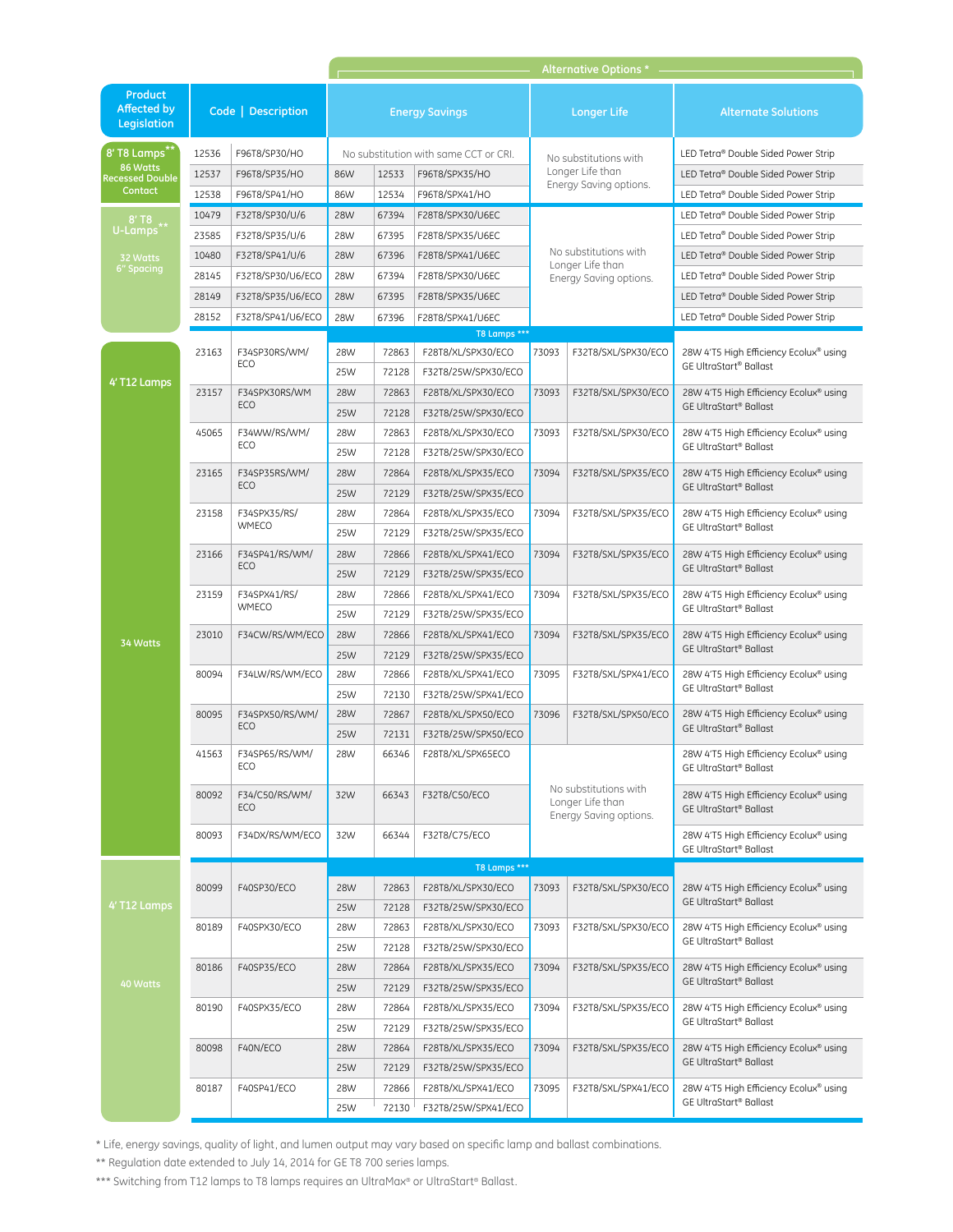|                                              |                    |                   |                       |                |                                           | Alternative Options *                                               |                                            |                                                                                    |  |
|----------------------------------------------|--------------------|-------------------|-----------------------|----------------|-------------------------------------------|---------------------------------------------------------------------|--------------------------------------------|------------------------------------------------------------------------------------|--|
| Product<br><b>Affected by</b><br>Legislation | Code   Description |                   | <b>Energy Savings</b> |                |                                           | <b>Longer Life</b>                                                  |                                            | <b>Alternate Solutions</b>                                                         |  |
|                                              |                    | F40SPX41/ECO      |                       |                | T8 Lamps **                               |                                                                     |                                            |                                                                                    |  |
|                                              | 80191              |                   | 28W<br>25W            | 72866<br>72130 | F28T8/XL/SPX41/ECO<br>F32T8/25W/SPX41/ECO | 73095                                                               | F32T8/SXL/SPX41/ECO                        | 28W 4'T5 High Efficiency Ecolux® using<br><b>GE UltraStart<sup>®</sup> Ballast</b> |  |
| 4' T12 Lamps                                 | 80199              | F40SPX50/ECO      | 28W                   | 72867          | F28T8/XL/SPX50/ECO                        | 73096                                                               | F32T8/SXL/SPX50/ECO                        | 28W 4'T5 High Efficiency Ecolux® using                                             |  |
|                                              |                    |                   | 25W                   | 72131          | F32T8/25W/SPX50/ECO                       |                                                                     |                                            | <b>GE UltraStart<sup>®</sup> Ballast</b>                                           |  |
|                                              | 80188              | F40SP65/ECO       | 28W                   | 66346          | F28T8/XL/SPX65/ECO                        |                                                                     | No substitutions with                      | 28W 4'T5 High Efficiency Ecolux® using                                             |  |
|                                              |                    |                   |                       |                |                                           |                                                                     | Longer Life than Energy<br>Saving options. | <b>GE UltraStart® Ballast</b>                                                      |  |
|                                              | 80217              | F40XL/SP30/ECO    | 28W                   | 72863          | F28T8/XL/SPX30/ECO                        | 73093                                                               | F32T8/SXL/SPX30/ECO                        | 28W 4'T5 High Efficiency Ecolux® using                                             |  |
|                                              |                    |                   | 25W                   | 72128          | F32T8/25W/SPX30/ECO                       |                                                                     |                                            | <b>GE UltraStart<sup>®</sup> Ballast</b>                                           |  |
| 40 Watts                                     | 80224              | F40XL/SP35/ECO    | 28W                   | 72864          | F28T8/XL/SPX35/ECO                        | 73094                                                               | F32T8/SXL/SPX35/ECO                        | 28W 4'T5 High Efficiency Ecolux® using                                             |  |
|                                              |                    |                   | 25W                   | 72129          | F32T8/25W/SPX35/ECO                       |                                                                     |                                            | GE UltraStart® Ballast                                                             |  |
|                                              | 80227              | F40XL/SP41/ECO    | 282W                  | 72866          | F28T8/XL/SPX41/ECO                        | 73095                                                               | F32T8/SXL/SPX41/ECO                        | 28W 4'T5 High Efficiency Ecolux® using<br><b>GE UltraStart<sup>®</sup> Ballast</b> |  |
|                                              |                    |                   | 25W                   | 72130          | F32T8/25W/SPX41/ECO                       |                                                                     |                                            |                                                                                    |  |
|                                              | 80230              | F40XL/SPX30/ECO   | 28W                   | 72863          | F28T8/XL/SPX30/ECO                        | 73093                                                               | F32T8/SXL/SPX30/ECO                        | 28W 4'T5 High Efficiency Ecolux® using<br>GE UltraStart® Ballast                   |  |
|                                              |                    |                   | 25W                   | 72128          | F32T8/25W/SPX30/ECO                       |                                                                     |                                            |                                                                                    |  |
|                                              | 80248              | F40XL/SPX35/ECO   | 28W                   | 72864          | F28T8/XL/SPX35/ECO                        | 73094                                                               | F32T8/SXL/SPX35/ECO                        | 28W 4'T5 High Efficiency Ecolux® using<br><b>GE UltraStart<sup>®</sup> Ballast</b> |  |
|                                              |                    |                   | 25W                   | 72129          | F32T8/25W/SPX35/ECO                       |                                                                     |                                            |                                                                                    |  |
|                                              | 80249              | F40XL/SPX41/ECO   | 28W                   | 72866          | F28T8/XL/SPX41/ECO                        | 73095                                                               | F32T8/SXL/SPX41/ECO                        | 28W 4'T5 High Efficiency Ecolux® using<br><b>GE UltraStart<sup>®</sup> Ballast</b> |  |
|                                              | 80250              | F40XL/SPX50/ECO   | 25W<br>28W            | 72130<br>72867 | F32T8/25W/SPX41/ECO<br>F28T8/XL/SPX50/ECO | 73096                                                               | F32T8/SXL/SPX50/ECO                        | 28W 4'T5 High Efficiency Ecolux® using                                             |  |
|                                              |                    |                   | 25W                   | 72131          | F32T8/25W/SPX50/ECO                       |                                                                     |                                            | <b>GE UltraStart<sup>®</sup> Ballast</b>                                           |  |
|                                              |                    |                   |                       |                |                                           |                                                                     |                                            |                                                                                    |  |
|                                              | 15259              | F40SP30/U/3       | 35W                   | 66854          | F35/CX41/U3/WM                            |                                                                     |                                            | LED Edgelighting Recessed Troffer                                                  |  |
| T <sub>12</sub><br>U-Lamps                   | 14228              | F40SP35/U/3       | 35W                   | 66854          | F35/CX41/U3/WM                            | No substitutions with<br>Longer Life than<br>Energy Saving options. |                                            | LED Edgelighting Recessed Troffer                                                  |  |
| 40 Watts                                     | 15260              | F40SP41/U/3       | 35W                   | 66854          | F35/CX41/U3/WM                            |                                                                     |                                            | LED Edgelighting Recessed Troffer                                                  |  |
| 3-5/8" Spacing                               | 14814              | F40SPX30/U/3      | 35W                   | 66854          | F35/CX41/U3/WM                            |                                                                     |                                            | LED Edgelighting Recessed Troffer                                                  |  |
|                                              | 14813              | F40SPX35/U/3      | 35W                   | 66854          | F35/CX41/U3/WM                            |                                                                     |                                            | LED Edgelighting Recessed Troffer                                                  |  |
|                                              | 14649              | F40SCW/U/3        | 35W                   | 66854          | F35/CX41/U3/WM                            |                                                                     |                                            | LED Edgelighting Recessed Troffer                                                  |  |
| T <sub>12</sub>                              | 15263              | F40SP30/U/6       | 28W                   | 67394          | F28T8/SPX30/U6EC                          |                                                                     |                                            | LED Edgelighting Recessed Troffer                                                  |  |
| <b>U-Lamps</b>                               | 14227              | F40SP35/U/6       | 28W                   | 67395          | F28T8/SPX35/U6EC                          |                                                                     |                                            | LED Edgelighting Recessed Troffer                                                  |  |
| 40 Watts                                     | 15265              | F40SP41/U/6       | 28W                   | 67396          | F28T8/SPX41/U6EC                          | No substitutions with<br>Longer Life than<br>Energy Saving options. |                                            | LED Edgelighting Recessed Troffer                                                  |  |
| 6" Spacing                                   | 14816              | F40SP30/U/6       | 28W                   | 67394          | F28T8/SPX30/U6EC                          |                                                                     |                                            | LED Edgelighting Recessed Troffer                                                  |  |
|                                              | 14648              | F40SCW/U/6        | 28W                   | 67396          | F28T8/SPX41/U6EC                          |                                                                     |                                            | LED Edgelighting Recessed Troffer                                                  |  |
|                                              | 14815              | F40SPX35/U/6      | 28W                   | 67395          | F28T8/SPX35/U6EC                          |                                                                     |                                            | LED Edgelighting Recessed Troffer                                                  |  |
|                                              | 14632              | F40SWW/U/6        | 28W                   | 67394          | F28T8/SPX30/U6EC                          |                                                                     |                                            | LED Edgelighting Recessed Troffer                                                  |  |
| T12 Lamps<br>35 Watts                        | 12199              | F35CW/U/3/WM      | 35W                   | 66854          | F35/CX41/U3/WM                            | No substitutions with<br>Longer Life than                           |                                            | LED Edgelighting Recessed Troffer                                                  |  |
| 3-5/8" Spacing                               | 12200              | F35WW/U/3/WM      | 35W                   | 66854          | F35/CX41/U3/WM                            |                                                                     | Energy Saving options.                     | LED Edgelighting Recessed Troffer                                                  |  |
|                                              | 12203              | F35CW/U/6/WM      | 28W                   | 67396          | F28T8/SPX41/U6EC                          |                                                                     | No substitutions with                      | LED Edgelighting Recessed Troffer                                                  |  |
| T <sub>12</sub> Lamps<br>35 Watts            | 12207              | F35WW/U/6/WM      | 28W                   | 67394          | F28T8/SPX30/U6EC                          |                                                                     | Longer Life than                           | LED Edgelighting Recessed Troffer                                                  |  |
| <b>6" Spacing</b>                            | 15622              | F35/CW/U/6/WM/ECO | 28W                   | 67396          | F28T8 /SPX41/U6EC                         |                                                                     | Energy Saving options.                     | LED Edgelighting Recessed Troffer                                                  |  |

\*\* Switching from T12 lamps to T8 lamps requires an UltraMax® or UltraStart® Ballast.

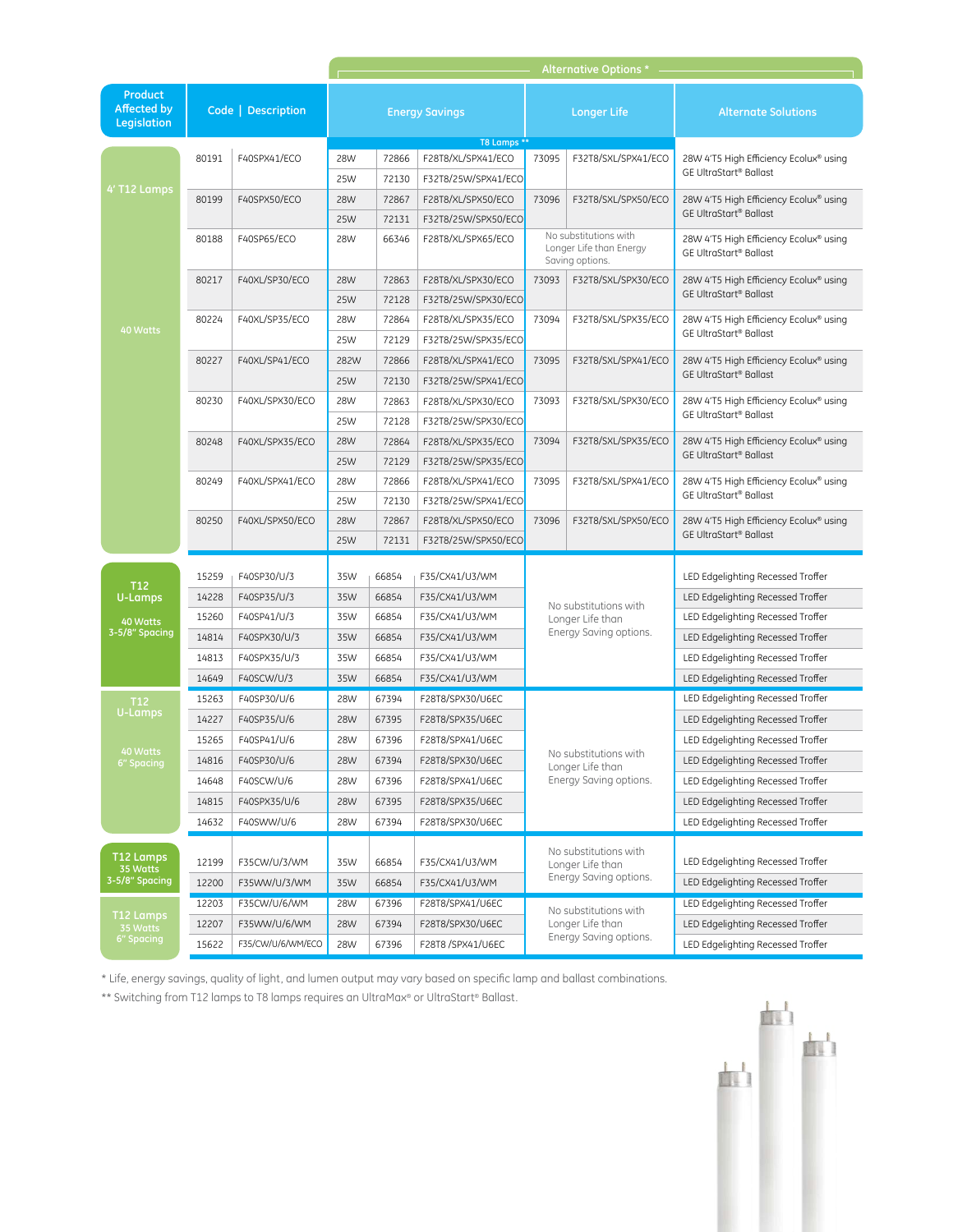|                                                     |                    |                                                                          | Alternative Options * |       |                                       |                                                                     |                                                                                                    |  |  |  |
|-----------------------------------------------------|--------------------|--------------------------------------------------------------------------|-----------------------|-------|---------------------------------------|---------------------------------------------------------------------|----------------------------------------------------------------------------------------------------|--|--|--|
| <b>Product</b><br><b>Affected by</b><br>Legislation | Code   Description |                                                                          | <b>Energy Savings</b> |       |                                       | <b>Longer Life</b>                                                  | <b>Alternate Solutions</b>                                                                         |  |  |  |
|                                                     | 15357              | F96T12SP30 15PK                                                          | 54W                   | 47072 | T8 Lamps **<br>F96T8/XL/SP30WMP       |                                                                     |                                                                                                    |  |  |  |
| 8' T12                                              |                    |                                                                          | 49W                   | 79401 | F96T8/49W/SPX30                       |                                                                     |                                                                                                    |  |  |  |
| Lamps                                               | 14067              | F96T12SP35 15PK                                                          | 54W                   | 47076 | F96T8/XL/SP35WMP                      |                                                                     |                                                                                                    |  |  |  |
|                                                     |                    |                                                                          | 49W                   | 79402 | F96T8/49W/SPX35                       |                                                                     |                                                                                                    |  |  |  |
|                                                     | 15358              | F96T12SP41 15PK<br>F96T12SPX30 15PK                                      | 54W                   | 47103 | F96T8/XL/SP41WMP                      |                                                                     |                                                                                                    |  |  |  |
|                                                     |                    |                                                                          | 49W                   | 79403 | F96T8/49W/SPX41                       |                                                                     |                                                                                                    |  |  |  |
|                                                     | 15110              |                                                                          | 54W                   | 47072 | F96T8/XL/SP30WMP                      |                                                                     |                                                                                                    |  |  |  |
|                                                     |                    |                                                                          | 49W                   | 79401 | F96T8/49W/SPX30                       |                                                                     |                                                                                                    |  |  |  |
|                                                     | 15101              | F96T12SPX35 15PK                                                         | 54W                   | 47076 | F96T8/XL/SP35WMP                      |                                                                     |                                                                                                    |  |  |  |
|                                                     |                    |                                                                          | 49W                   | 79402 | F96T8/49W/SPX35                       |                                                                     |                                                                                                    |  |  |  |
| 75 Watts                                            | 15335              | F96T12SPX41 15PK                                                         | 54W                   | 47103 | F96T8/XL/SP41WMP                      | No substitutions with                                               | Retrofit with two 4' T8 28W                                                                        |  |  |  |
| <b>Single Pin</b>                                   |                    |                                                                          | 49W                   | 79403 | F96T8/49W/SPX41                       | Longer Life than<br>Energy Saving options.                          | Energy Saving Lamps, using GE<br>UltraStart® or UltraMax® Ballasts.                                |  |  |  |
|                                                     | 12127              | F96T12/SP65                                                              | 54W                   | 66890 | F96T8/XL/SP65WMP                      |                                                                     |                                                                                                    |  |  |  |
|                                                     | 23466              | F96T12/SPX50                                                             | 54W                   | 66889 | F96T8/XL/SP50WMP                      |                                                                     |                                                                                                    |  |  |  |
|                                                     | 13725              | F96T12/N 15PK                                                            |                       |       | No substitution with same CCT or CRI. |                                                                     |                                                                                                    |  |  |  |
|                                                     | 11661              | F96T12/XL/SP41                                                           | 54W                   | 47103 | F96T8/XL/SP41WMP                      |                                                                     |                                                                                                    |  |  |  |
|                                                     |                    |                                                                          | 49W                   | 79403 | F96T8/49W/SPX41                       |                                                                     |                                                                                                    |  |  |  |
|                                                     | 11664              | F96T12/XL/SPX41                                                          | 54W                   | 47103 | F96T8/XL/SP41WMP                      |                                                                     |                                                                                                    |  |  |  |
|                                                     |                    |                                                                          | 49W                   | 79403 | F96T8/49W/SPX41                       |                                                                     |                                                                                                    |  |  |  |
|                                                     | 14201              | F96T12/SP30/                                                             | 54W                   | 47072 | T8 Lamps **<br>F96T8/XL/SP30WMP       |                                                                     |                                                                                                    |  |  |  |
| 8' T12                                              |                    | WM/15PK                                                                  | 49W                   | 79401 | F96T8/49W/SPX30                       |                                                                     |                                                                                                    |  |  |  |
| Lamps                                               | 13849              | F96T12/SP35/<br>WM/15PK                                                  | 54W                   | 47076 | F96T8/XL/SP35WMP                      |                                                                     |                                                                                                    |  |  |  |
|                                                     |                    |                                                                          | 49W                   | 79402 | F96T8/49W/SPX35                       |                                                                     |                                                                                                    |  |  |  |
|                                                     | 13758              | F96T12/SP41/<br><b>WM/15PK</b>                                           | 54W                   | 47103 | F96T8/XL/SP41WMP                      |                                                                     | Retrofit with two 4' T8 28W Energy<br>Saving lamps, using GE UltraStart®<br>or UltraMax® Ballasts. |  |  |  |
|                                                     |                    |                                                                          | 49W                   | 79403 | F96T8/49W/SPX41                       |                                                                     |                                                                                                    |  |  |  |
|                                                     | 12128              | F96T12/SP65/WM                                                           | 54W                   | 66890 | F96T8/XL/SP65WMP                      | No substitutions with<br>Longer Life than<br>Energy Saving options. |                                                                                                    |  |  |  |
|                                                     | 14629              | F96T12/SPX30/<br><b>WM/15P</b>                                           | 54W                   | 47072 | F96T8/XL/SP30WMP                      |                                                                     |                                                                                                    |  |  |  |
|                                                     |                    |                                                                          | 49W                   | 79401 | F96T8/49W/SPX30                       |                                                                     |                                                                                                    |  |  |  |
|                                                     | 14630              | F96T12/SPX30/<br><b>WM/15P</b>                                           | 54W                   | 47076 | F96T8/XL/SP35WMP                      |                                                                     |                                                                                                    |  |  |  |
| 60 Watts                                            |                    |                                                                          | 49W                   | 79402 | F96T8/49W/SPX35                       |                                                                     |                                                                                                    |  |  |  |
| <b>Single Pin</b>                                   | 13729              | F96T12/CW/                                                               | 54W                   | 47103 | F96T8/XL/SP41WMP                      |                                                                     |                                                                                                    |  |  |  |
|                                                     |                    | WM/15PK                                                                  | 49W                   | 79403 | F96T8/49W/SPX41                       |                                                                     |                                                                                                    |  |  |  |
|                                                     | 13742              | F96T12/LW/<br>WM/15PK                                                    | 54W                   | 47103 | F96T8/XL/SP41WMP                      |                                                                     |                                                                                                    |  |  |  |
|                                                     |                    |                                                                          | 49W                   | 79403 | F96T8/49W/SPX41                       |                                                                     |                                                                                                    |  |  |  |
|                                                     | 13736<br>12406     | F96T12/WW/<br>WM/15PK<br>F96T12/XL/SP35/<br><b>WM</b><br>F96T12/XL/SP41/ | 54W                   | 47072 | F96T8/XL/SP30WMP                      |                                                                     |                                                                                                    |  |  |  |
|                                                     |                    |                                                                          | 49W                   | 79401 | F96T8/49W/SPX30                       |                                                                     |                                                                                                    |  |  |  |
|                                                     |                    |                                                                          | 54W                   | 47076 | F96T8/XL/SP35WMP                      |                                                                     |                                                                                                    |  |  |  |
|                                                     |                    |                                                                          | 49W                   | 79402 | F96T8/49W/SPX35                       |                                                                     |                                                                                                    |  |  |  |
|                                                     | 12408              |                                                                          | 54W                   | 47103 | F96T8/XL/SP41WMP                      |                                                                     |                                                                                                    |  |  |  |
|                                                     |                    | <b>WM</b>                                                                | 49W                   | 79403 | F96T8/49W/SPX41                       |                                                                     |                                                                                                    |  |  |  |

\*\* Switching from T12 lamps to T8 lamps requires an UltraMax® or UltraStart® Ballast.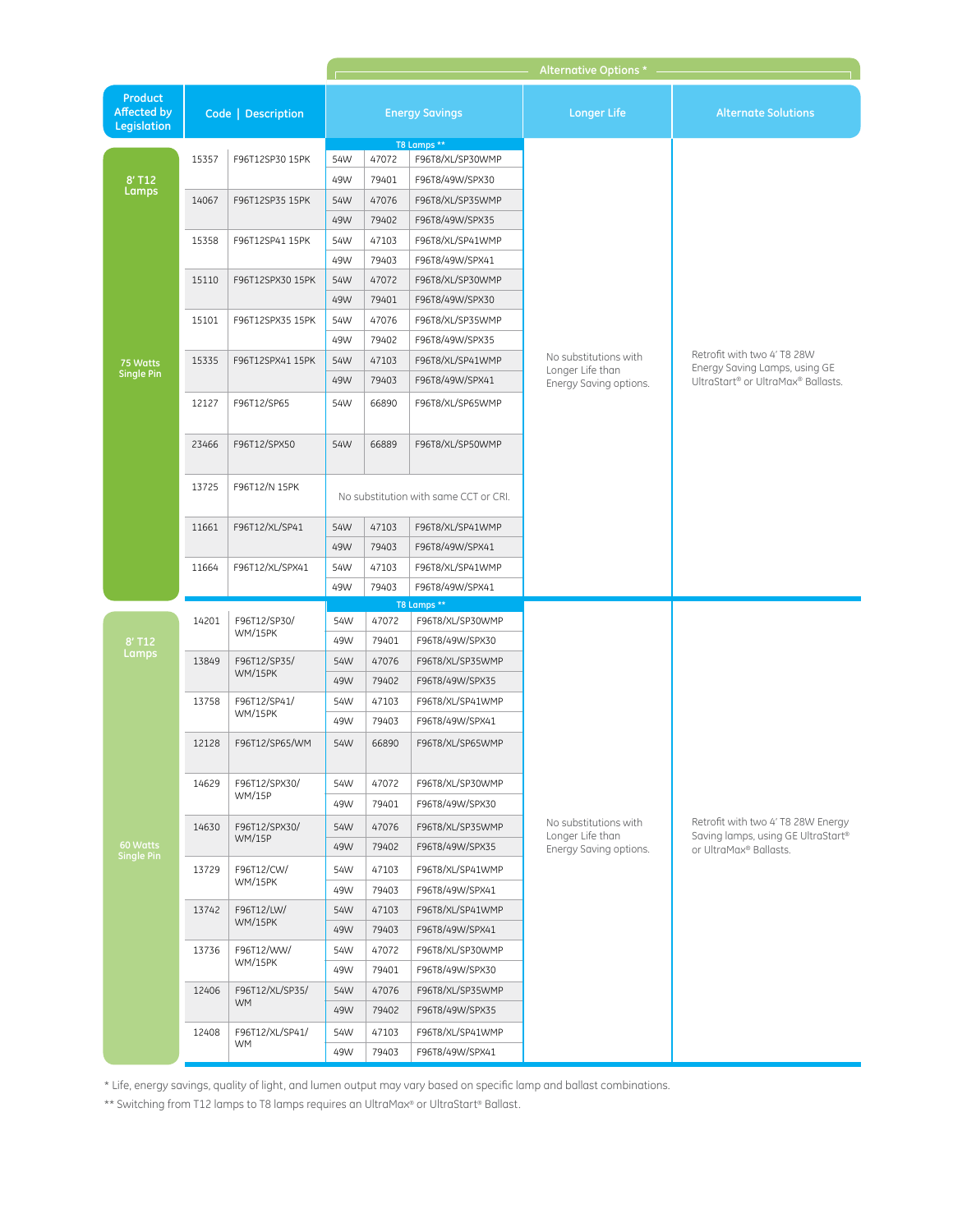|                                              |                    |                        | Alternative Options *                                |       |                               |                                                                     |                                                                                                    |  |  |
|----------------------------------------------|--------------------|------------------------|------------------------------------------------------|-------|-------------------------------|---------------------------------------------------------------------|----------------------------------------------------------------------------------------------------|--|--|
| Product<br><b>Affected by</b><br>Legislation | Code   Description |                        | <b>Energy Savings</b><br>T8 Lamps **                 |       |                               | <b>Longer Life</b>                                                  | <b>Alternate Solutions</b>                                                                         |  |  |
| 8' T12<br>Lamps                              | 27233              | F96T12/SP35/WM/<br>ECO | 54W                                                  | 47076 | F96T8/XL/SP35WMP              |                                                                     |                                                                                                    |  |  |
|                                              |                    |                        | 49W                                                  | 79402 | F96T8/49W/SPX35               |                                                                     | Retrofit with two 4' T8 28W<br>Energy Saving Lamps, using GE<br>UltraStart® or UltraMax® Ballasts. |  |  |
|                                              | 27235              | F96T12/SP41/WM/<br>ECO | 54W                                                  | 47103 | F96T8/XL/SP41WMP              | No substitutions with<br>Longer Life than<br>Energy Saving options. |                                                                                                    |  |  |
|                                              |                    |                        | 49W                                                  | 79403 | F96T8/49W/SPX41               |                                                                     |                                                                                                    |  |  |
| 60 Watts<br><b>Single Pin</b>                | 40373              | F96T12/SP65/WM/<br>ECO | 54W                                                  | 66890 | F96T8/XL/SP65WMP              |                                                                     |                                                                                                    |  |  |
|                                              | 27238              | F96T12/SPX35/          | 54W                                                  | 47076 | F96T8/XL/SP35WMP              |                                                                     |                                                                                                    |  |  |
|                                              |                    | WM/ECO                 | 49W                                                  | 79402 | F96T8/49W/SPX35               |                                                                     |                                                                                                    |  |  |
|                                              | 27186              | F96T12/CW/WM/<br>ECO   | 54W                                                  | 47103 | F96T8/XL/SP41WMP              |                                                                     |                                                                                                    |  |  |
|                                              |                    |                        | 49W                                                  | 79403 | F96T8/49W/SPX41               |                                                                     |                                                                                                    |  |  |
|                                              |                    |                        | No substitution with same CCT or CRI.<br>T8 Lamps ** |       |                               |                                                                     |                                                                                                    |  |  |
| 8' T12                                       | 15362              | F96T12/SP30/HO/15PK    |                                                      |       |                               |                                                                     | LED Tetra® Double Sided Power Strip                                                                |  |  |
| Lamps                                        | 15119              | F96T12/SPX30/HO/15PK   |                                                      |       |                               |                                                                     | LED Tetra® Double Sided Power Strip                                                                |  |  |
|                                              | 15363              | F96T12/SP35/HO/15PK    | 86W                                                  | 12533 | F96T8/SPX35/HO                | No substitutions with<br>Longer Life than<br>Energy Saving options. | LED Tetra® Double Sided Power Strip                                                                |  |  |
| 110 Watts<br>Recessed                        | 15364              | F96T12/SP41/HO/15PK    | 86W                                                  | 12534 | F96T8/SPX41/HO                |                                                                     | LED Tetra® Double Sided Power Strip                                                                |  |  |
| <b>Double Contact</b>                        | 12130              | F96T12/SP65/HO         | 86W                                                  | 66897 | F96T8/SPX65/HO                |                                                                     | LED Tetra® Double Sided Power Strip                                                                |  |  |
|                                              | 15352              | F96T12SPX35HO15PK      | 86W                                                  | 12533 | F96T8/SPX35/HO                |                                                                     | LED Tetra® Double Sided Power Strip                                                                |  |  |
|                                              | 23070              | F96T12/SPX41/HO15PK    | 86W                                                  | 12534 | F96T8/SPX41/HO                |                                                                     | LED Tetra® Double Sided Power Strip                                                                |  |  |
| 8' T12                                       | 12131              | F96T12SP65/HO/WM       |                                                      |       |                               |                                                                     | LED Tetra® Double Sided Power Strip                                                                |  |  |
| Lamps                                        | 15120              | F96T12/SPX30/HOWM      | No substitution with same CCT or CRI.                |       |                               |                                                                     | LED Tetra® Double Sided Power Strip                                                                |  |  |
|                                              | 13719              | F96T12/WW/HO/WM/15     |                                                      |       |                               |                                                                     | LED Tetra® Double Sided Power Strip                                                                |  |  |
| 95 Watts                                     | 14069              | F96T12/SP35/HO/WM      | 86W                                                  | 12533 | T8 Lamps **<br>F96T8/SPX35/HO | No substitutions with<br>Longer Life than<br>Energy Saving options. | LED Tetra® Double Sided Power Strip                                                                |  |  |
| <b>Recessed</b>                              | 13721              | F96T12/SP41/HO/WM15    | 86W                                                  | 12534 | F96T8/SPX41/HO                |                                                                     | LED Tetra® Double Sided Power Strip                                                                |  |  |
| <b>Double Contact</b>                        | 15122              | F96T12/SPX35/HO/WM     | 86W                                                  | 12533 | F96T8/SPX35/HO                |                                                                     | LED Tetra® Double Sided Power Strip                                                                |  |  |
|                                              | 23069              | F96T12/SPX41/HO/WM     | 86W                                                  | 12534 | F96T8/SPX41/HO                |                                                                     | LED Tetra® Double Sided Power Strip                                                                |  |  |
|                                              | 13716              | F96T12/CW/HO/WM/15     | 86W                                                  | 12534 | F96T8/SPX41/HO                |                                                                     | LED Tetra® Double Sided Power Strip                                                                |  |  |
|                                              | 13720              | F96T12/LW/HO/WM        | 86W                                                  | 12534 | F96T8/SPX41/HO                |                                                                     | LED Tetra® Double Sided Power Strip                                                                |  |  |
|                                              | 16495              | F96T12/CW/HO/WM/ECO    | 86W                                                  | 12534 | F96T8/SPX41/HO                |                                                                     | LED Tetra® Double Sided Power Strip                                                                |  |  |

\*\* Switching from T12 lamps to T8 lamps requires an UltraMax® or UltraStart® Ballast.

# **Legislation Product Replacement Tool**



GE's Legislation Product Replacement (LPR) Tool offers a complete listing of lamps affected by legislation, and energy-saving, longer life solutions.

**www.gelighting.com/legislation**. Find the LPR Tool and new legislation details at the GE Environmental Information Center today at